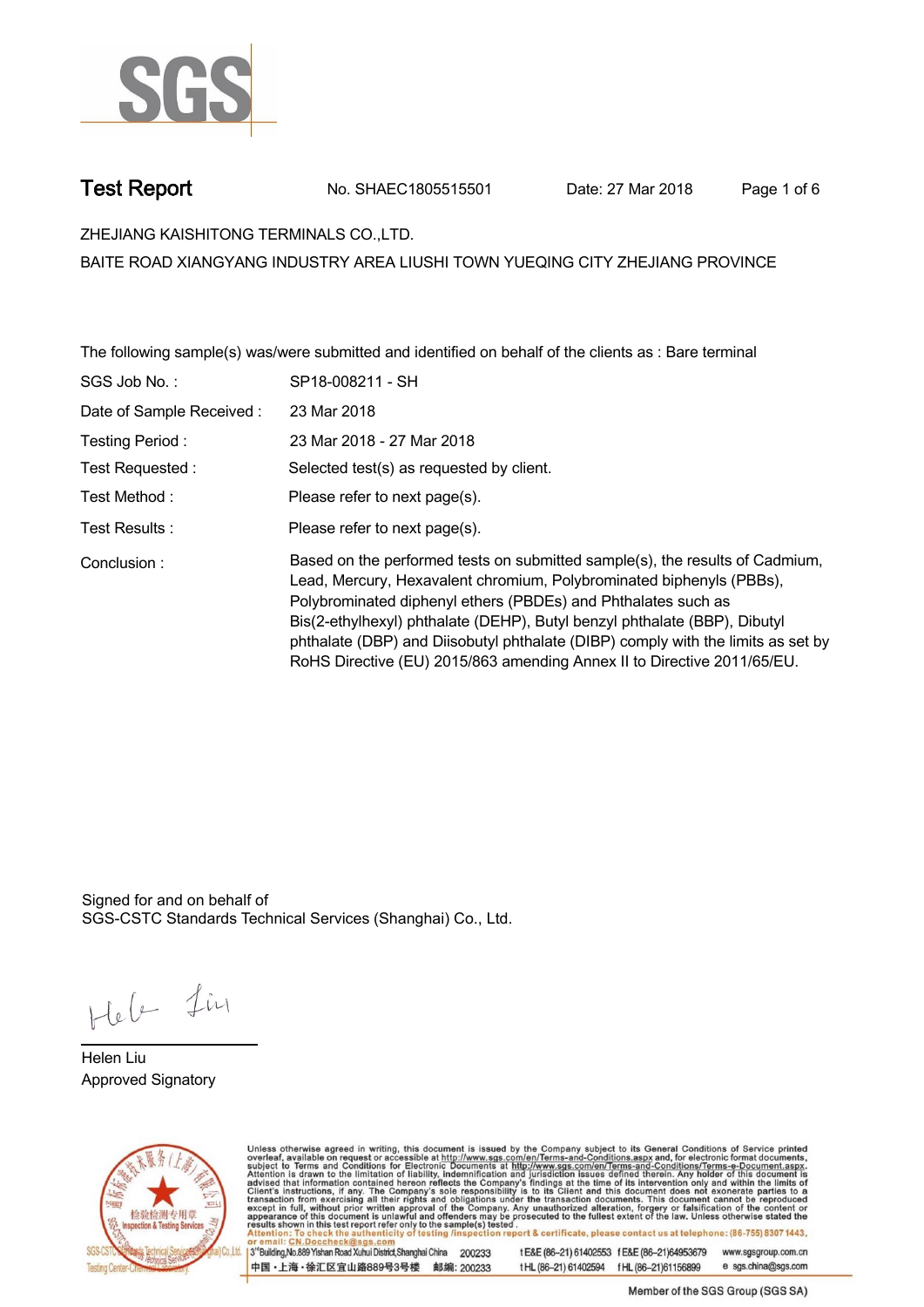

**Test Report. No. SHAEC1805515501 Date: 27 Mar 2018 . Page 2 of 6.**

**Test Results :.**

**Test Part Description : .**

| Specimen No.    | SGS Sample ID    | <b>Description</b> |  |
|-----------------|------------------|--------------------|--|
| SN <sub>1</sub> | SHA18-055155.001 | Silvery metal      |  |

- **Remarks :.(1) 1 mg/kg = 0.0001% .**
	- **(2) MDL = Method Detection Limit .**
	- **(3) ND = Not Detected ( < MDL ) .**
	- **(4) "-" = Not Regulated .**

## **RoHS Directive (EU) 2015/863 amending Annex II to Directive 2011/65/EU.**

**Test Method :. With reference to IEC 62321-4:2013+AMD1:2017, IEC62321-5:2013, IEC62321-7-1:2015, IEC 62321-6:2015 and IEC62321-8:2017, analyzed by ICP-OES, UV-Vis, AAS and GC-MS. .**

| <u>Test Item(s)</u>           | Limit                    | <u>Unit</u>             | <b>MDL</b>               | 001       |
|-------------------------------|--------------------------|-------------------------|--------------------------|-----------|
| Cadmium (Cd)                  | 100                      | mg/kg                   | $\overline{c}$           | ND        |
| Lead (Pb)                     | 1000                     | mg/kg                   | $\overline{c}$           | <b>ND</b> |
| Mercury (Hg)                  | 1000                     | mg/kg                   | 2                        | ND        |
| Hexavalent Chromium (Cr(VI))v |                          | $\mu$ g/cm <sup>2</sup> | 0.10                     | ND        |
| Sum of PBBs                   | 1000                     | mg/kg                   |                          | ND        |
| Monobromobiphenyl             | -                        | mg/kg                   | 5                        | ND        |
| Dibromobiphenyl               | $\overline{\phantom{0}}$ | mg/kg                   | 5                        | <b>ND</b> |
| Tribromobiphenyl              | $\overline{\phantom{0}}$ | mg/kg                   | 5                        | <b>ND</b> |
| Tetrabromobiphenyl            | -                        | mg/kg                   | 5                        | ND        |
| Pentabromobiphenyl            | $\overline{\phantom{0}}$ | mg/kg                   | 5                        | ND        |
| Hexabromobiphenyl             | -                        | mg/kg                   | 5                        | ND        |
| Heptabromobiphenyl            | $\overline{\phantom{a}}$ | mg/kg                   | 5                        | <b>ND</b> |
| Octabromobiphenyl             | -                        | mg/kg                   | 5                        | <b>ND</b> |
| Nonabromobiphenyl             | -                        | mg/kg                   | 5                        | ND        |
| Decabromobiphenyl             | $\overline{a}$           | mg/kg                   | 5                        | <b>ND</b> |
| Sum of PBDEs                  | 1000                     | mg/kg                   | $\overline{\phantom{a}}$ | ND        |
| Monobromodiphenyl ether       | -                        | mg/kg                   | 5                        | ND        |
| Dibromodiphenyl ether         | ۰                        | mg/kg                   | 5                        | <b>ND</b> |
| Tribromodiphenyl ether        | -                        | mg/kg                   | 5                        | ND        |
| Tetrabromodiphenyl ether      |                          | mg/kg                   | 5                        | <b>ND</b> |



Unless otherwise agreed in writing, this document is issued by the Company subject to its General Conditions of Service printed overleaf, available on request or accessible at http://www.sgs.com/en/Terms-and-Conditions.asp

3<sup>rd</sup>Building, No.889 Yishan Road Xuhui District, Shanghai China 200233 中国·上海·徐汇区宜山路889号3号楼 邮编: 200233 t E&E (86-21) 61402553 f E&E (86-21)64953679 www.sgsgroup.com.cn

t HL (86-21) 61402594 f HL (86-21) 61156899 e sgs.china@sgs.com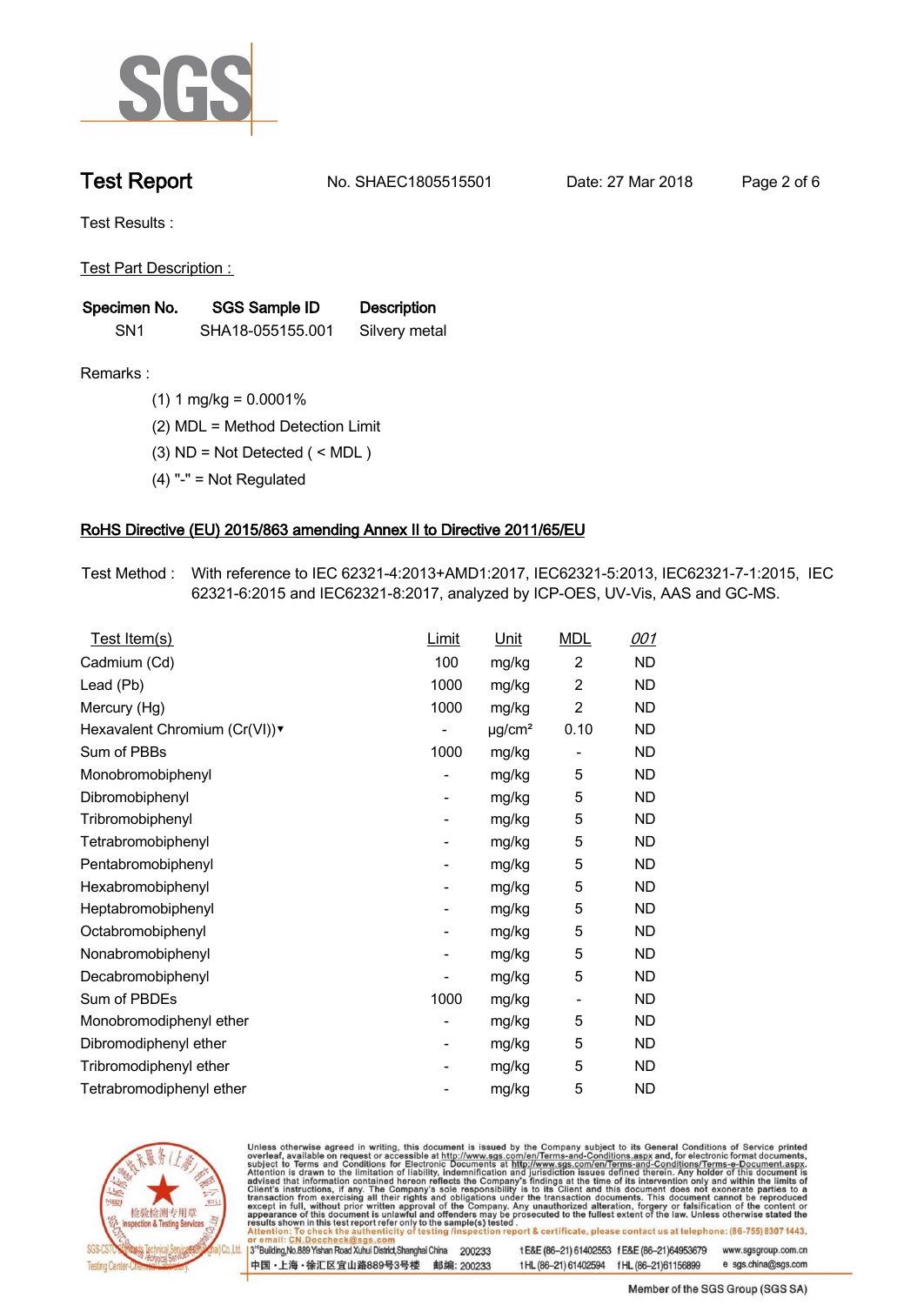

**Test Report No. SHAEC1805515501** Date: 27 Mar 2018 **P** 

| <sup>2</sup> age 3 of 6 |  |  |
|-------------------------|--|--|

| Test Item(s)                      | Limit          | Unit  | <b>MDL</b> | <u>001</u> |
|-----------------------------------|----------------|-------|------------|------------|
| Pentabromodiphenyl ether          | ٠              | mg/kg | 5          | <b>ND</b>  |
| Hexabromodiphenyl ether           | $\overline{a}$ | mg/kg | 5          | <b>ND</b>  |
| Heptabromodiphenyl ether          | ۰              | mg/kg | 5          | <b>ND</b>  |
| Octabromodiphenyl ether           | ۰              | mg/kg | 5          | <b>ND</b>  |
| Nonabromodiphenyl ether           | ٠              | mg/kg | 5          | <b>ND</b>  |
| Decabromodiphenyl ether           | ۰              | mg/kg | 5          | <b>ND</b>  |
| Di-butyl Phthalate (DBP)          | 1000           | mg/kg | 50         | <b>ND</b>  |
| Benzyl Butyl Phthalate (BBP)      | 1000           | mg/kg | 50         | <b>ND</b>  |
| Di-2-Ethyl Hexyl Phthalate (DEHP) | 1000           | mg/kg | 50         | <b>ND</b>  |
| Diisobutyl Phthalates (DIBP)      | 1000           | mg/kg | 50         | <b>ND</b>  |

**Notes :.**

- **(1)The maximum permissible limit is quoted from RoHS Directive (EU) 2015/863. IEC 62321 series is equivalent to EN 62321 series http://www.cenelec.eu/dyn/www/f?p=104:30:1742232870351101::::FSP\_ORG\_ID,FSP\_LANG**
	- **\_ID:1258637,25**
- **(2)▼ = a. The sample is positive for CrVI if the CrVI concentration is greater than 0.13 μg/cm². The sample coating is considered to contain CrVI**

 **b. The sample is negative for CrVI if CrVI is ND (concentration less than 0.10 μg/cm²). The coating is considered a non-CrVI based coating**

 **c. The result between 0.10 μg/cm² and 0.13 μg/cm² is considered to be inconclusive - unavoidable coating variations may influence the determination** 

 **Information on storage conditions and production date of the tested sample is unavailable and thus Cr(VI) results represent status of the sample at the time of testing. .**



Unless otherwise agreed in writing, this document is issued by the Company subject to its General Conditions of Service printed overleaf, available on request or accessible at http://www.sgs.com/en/Terms-and-Conditions.asp ion report & certificate, please contact us at telephone: (86-755) 8307 1443, testing /ins

13<sup>rd</sup> Building, No.889 Yishan Road Xuhui District, Shanghai China 200233 中国·上海·徐汇区宜山路889号3号楼 邮编: 200233 t E&E (86-21) 61402553 f E&E (86-21)64953679 www.sgsgroup.com.cn tHL (86-21) 61402594 fHL (86-21)61156899 e sgs.china@sgs.com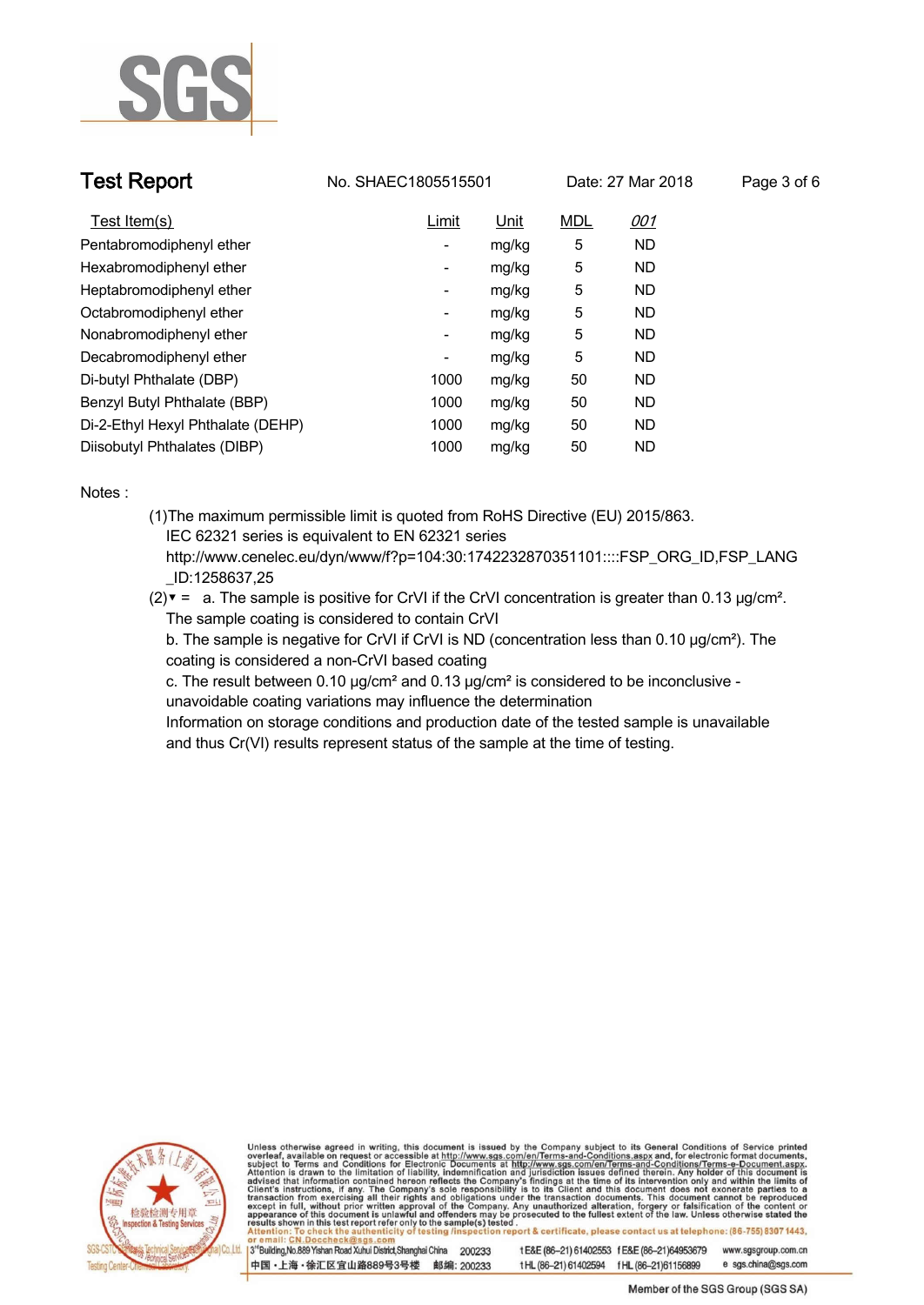

**Test Report. No. SHAEC1805515501 Date: 27 Mar 2018 . Page 4 of 6.**

## **ATTACHMENTS**

# **Pb/Cd/Hg/Cr6+/PBBs/PBDEs Testing Flow Chart**

1) Name of the person who made testing: Meria Jin/Gary Xu/ Xiaolong Yang/Sielina Song

2) Name of the person in charge of testing: Jan Shi/Myra Ma/Luna Xu/Shara Wang

3) These samples were dissolved totally by pre-conditioning method according to below flow chart. ( $Cr<sup>6+</sup>$  and PBBs/PBDEs test method excluded)

Sample Preparation Sample Measurement Pb/Cd/Hg/Cr **PBBs/PBDEs** → Cr<sup>6+</sup> Nonmetallic Acid digestion with Sample solvent Metallic microwave / hotplate extraction material material ABS/PC/PVC | Others Concentration/ Boiling water Filtration Dilution of extraction extraction Digesting at Dissolving by solution 150~160°C ultrasonication Adding 1,5- Solution Residue Filtration diphenylcarba Digesting at Separating to zide for color  $\ddagger$ 60°C by get aqueous development ultrasonication phase1) Alkali Fusion / Dry GC-MS Ashing 2) Acid to dissolve UV-Vis. DATA pH adjustment DATA ICP-OES/AAS Adding 1,5 diphenylcarbazide for color development DATA UV-Vis DATA



Unless otherwise agreed in writing, this document is issued by the Company subject to its General Conditions of Service printed overleaf, available on request or accessible at http://www.sgs.com/en/Terms-and-Conditions.asp ion report & certificate, please contact us at telephone: (86-755) 8307 1443, esting/ins

13<sup>rd</sup> Building, No.889 Yishan Road Xuhui District, Shanghai China 200233 中国·上海·徐汇区宜山路889号3号楼 邮编: 200233 t E&E (86-21) 61402553 f E&E (86-21)64953679 www.sgsgroup.com.cn

t HL (86-21) 61402594 f HL (86-21)61156899 e sgs.china@sgs.com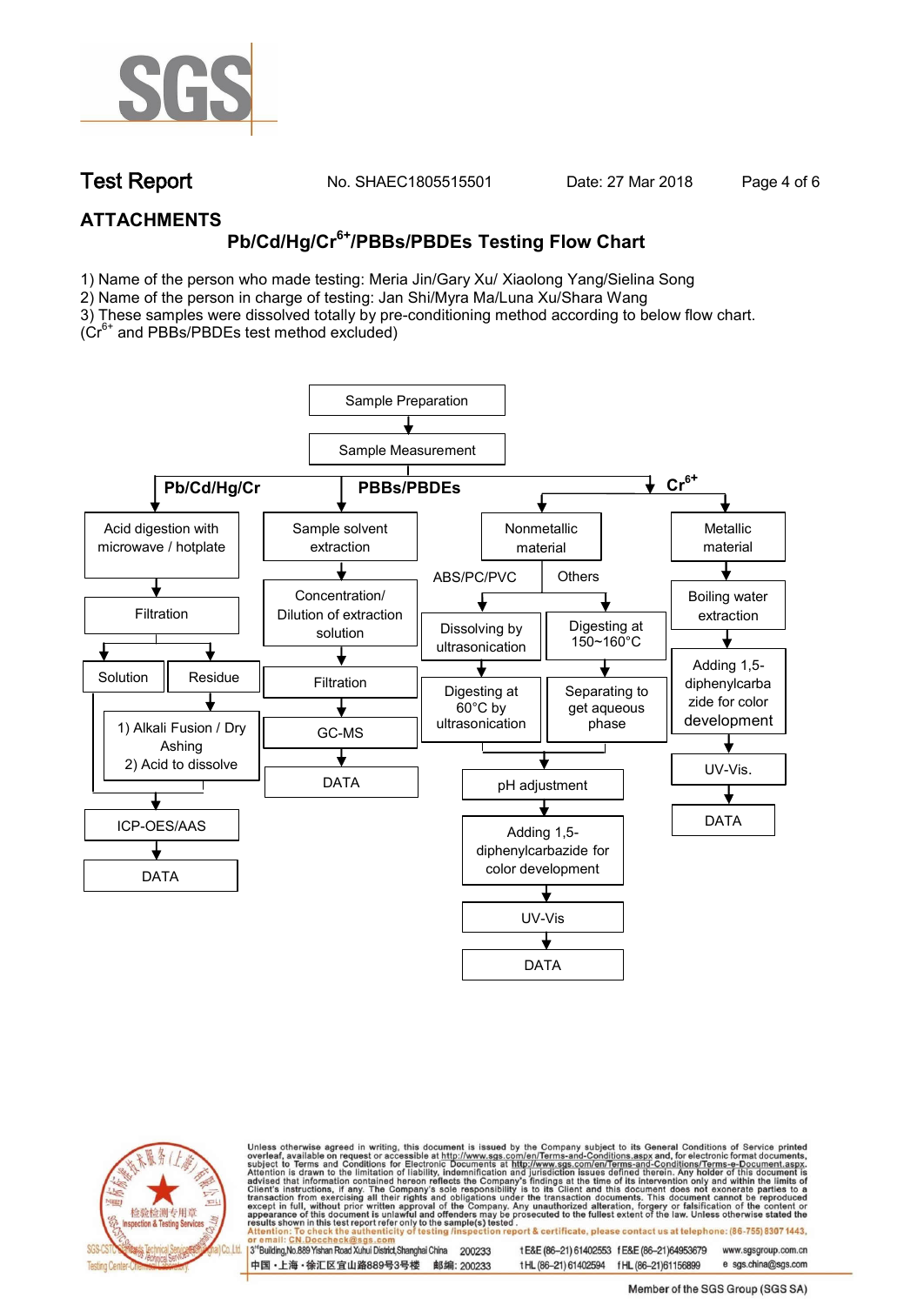

**Test Report. No. SHAEC1805515501 Date: 27 Mar 2018 . Page 5 of 6.**

## **ATTACHMENTS**

## **Phthalates Testing Flow Chart**

- 1) Name of the person who made testing: Sherlock Gao
- 2) Name of the person in charge of testing: Jessy Huang





Unless otherwise agreed in writing, this document is issued by the Company subject to its General Conditions of Service printed overleaf, available on request or accessible at http://www.sgs.com/en/Terms-and-Conditions.asp

3<sup>rd</sup>Building, No.889 Yishan Road Xuhui District, Shanghai China 200233 中国·上海·徐汇区宜山路889号3号楼 邮编: 200233 t E&E (86-21) 61402553 f E&E (86-21)64953679 www.sgsgroup.com.cn t HL (86-21) 61402594 f HL (86-21) 61156899 e sgs.china@sgs.com